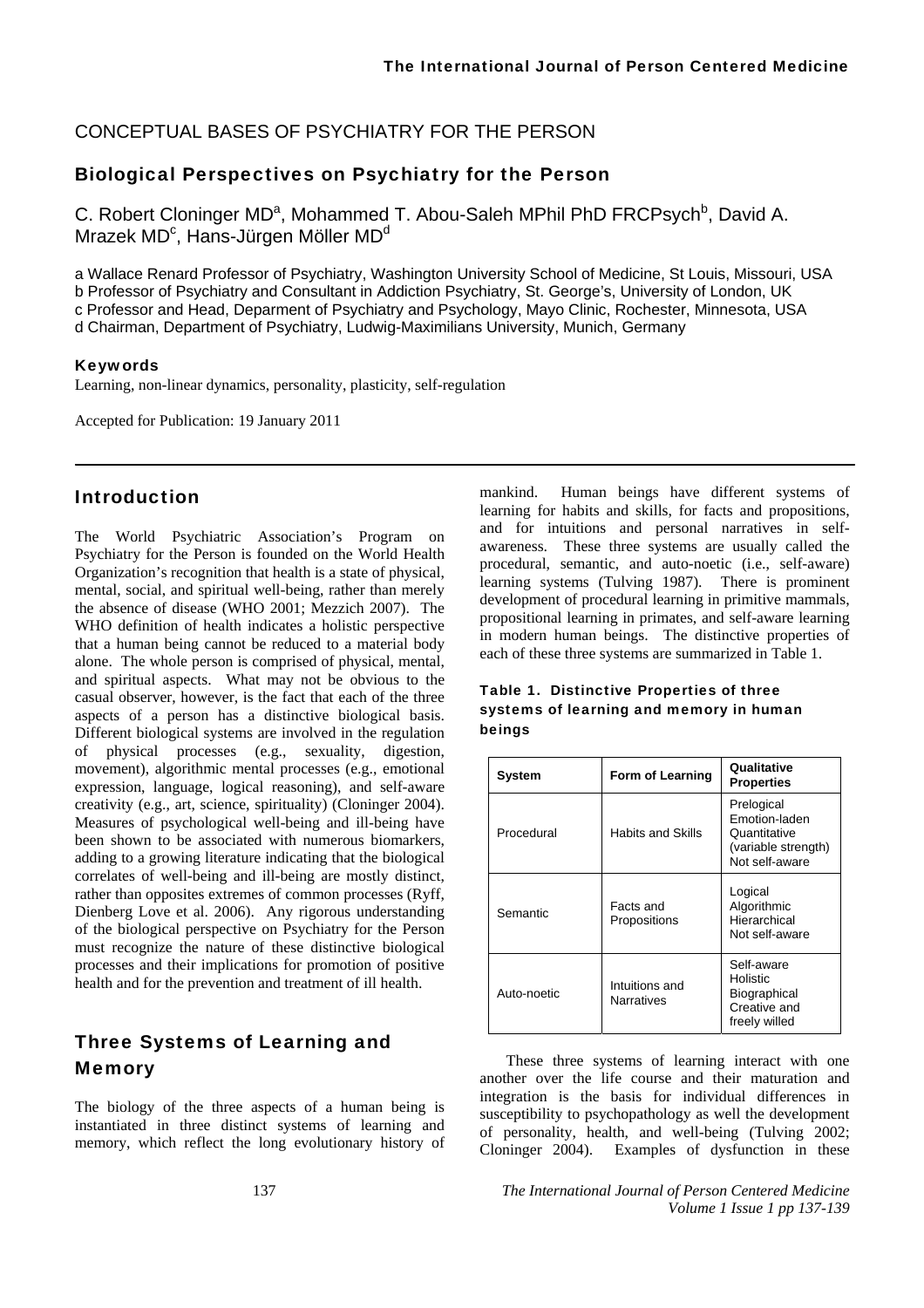systems leading to psychopathology include phobias and addictions for the procedural system, psychoses for the semantic learning system, and dissociative states and personality disorders for the auto-noetic learning system.

There is no adequate neurobiological explanation for consciousness (Kandel, Schwartz et al. 2000), but it is clear that each of these three systems of learning and memory plays an important role in mental health and illness. Neuropharmacological and somatic therapies target procedural learning, as in treatments of anxiety and mood disorders with antidepressants and mood stabilizers, or semantic learning, as in treatments of schizophrenia with antipsychotics. Some forms of psychotherapy focus on procedural learning also, as does behavior therapy, or on semantic learning, as does cognitive therapy to strengthen logical reasoning. Third-wave psychotherapies focus on the development of self-awareness to enhance well-being, as in positive psychology (Seligman 2002), dialectical behavior therapy (Linehan 1993), mindfulnessbased cognitive therapy (Teasdale, Segal et al. 2000), mentalization-based treatment (Fonagy and Bateman 2006), and coherence therapy (Cloninger 2006).

This wide range of different therapeutic approaches has been developed in order to provide effective ways to influence the various biological systems in human beings. Pharmacotherapy and cognitive therapies can influence mood and thinking, but cannot increase a person's selfawareness without his or her active effort to grow in understanding. On the other hand, many people with mental disorders cannot develop their potential for selfawareness and well-being until their emotional distress or illogical thinking is treated in ways that do not depend on their understanding or motivation. Likewise psychosocial and neurobiological approaches to treatment are not really separate in that they both target brain systems for regulation of learning. Accordingly, diagnosis and treatment of mental disorders is really a psychobiological process in which "biological" methods may be used to enhance psychological processes, just as "psychological" methods may be used to enhance biological functions. For example, brain function improves coincident with remission of obsessive-compulsive disorder in response to treatment with either antidepressants or cognitive behavior therapy (Linden 2006).

# Psychobiological Principles of Psychiatry for the Person

Too often psychiatry has been guided by either "mindless" or "brainless" approaches that try to divide the whole person into separate entities of mind or body (Eisenberg 2000). Instead Psychiatry for the Person emphasizes the need for integrative approaches that recognize the psychobiological nature of both positive health and ill health.

Some try to reduce the whole person to deterministic molecular processes, but genetic and other biological research is showing that most mental disorders are complex multifactorial processes in which multiple genetic and environmental factors interact (Smith, Cloninger et al. 2008). Major brain pathways are specified in the genome, but personalized connections are uniquely fashioned by, and consequently reflect, socially mediated experience in the world (Eisenberg 1995). Furthermore, human behavior is not the passive consequence of genes or even geneenvironment interactions; rather human beings shape their environment and influence the expression of their own genome by their self-aware actualization of their personal life narrative within the broad constraints of the rich innate endowment of human beings. Gene expression is a dynamic adaptive process. Individuals shape and are shaped by the changing expression of their genomes (Cloninger 2004). The human genome can be viewed more as a basic design that can be actively modified to enhance human potential by a self-aware person, rather than as a fixed antecedent determinant of human behavior. Psychobiological treatment of any of the systems of human learning may be helpful in optimizing the well-being of a person.

The complexity of human development, therefore, must be understood within its psychosocial and neurobiological context of each individual's unique genetic and cultural inheritance and his or her life experiences. Recognition of the uniqueness of each person's background, strengths, and weaknesses calls for a personalized approach to each person, rather than a rigid set of recipes. Evidence-based treatments are valuable as an initial guide for consideration, but it is unlikely that there could ever be an evidence-base to guide combinations of multiple neurobiological and psychosocial treatments that are needed to treat most people with mental disorders. Likewise, health is more than the remission of disease – health requires reduction of vulnerability to illness and the cultivation of positive health, positive emotions, life satisfaction, and virtues like hope, kindness, and patience. In other words, well-being depends on the maturity and integration of personality, particularly the combination of Self-directedness, Cooperativeness, and Self-transcendence (Cloninger 2004). The personality traits important for well-being are about equally influenced by genetic factors and by influences unique to each individual. Consequently, diagnosis and treatment of the person depends on an integrative person-centered approach that recognizes the fact that biological and psychological processes are intertwined inextricably.

### References

[1] Cloninger, C. R. (2004). Feeling good: The science of well being. New York, Oxford University Press.

138 *The International Journal of Person Centered Medicine Volume 1 Issue 1 pp 137-139*